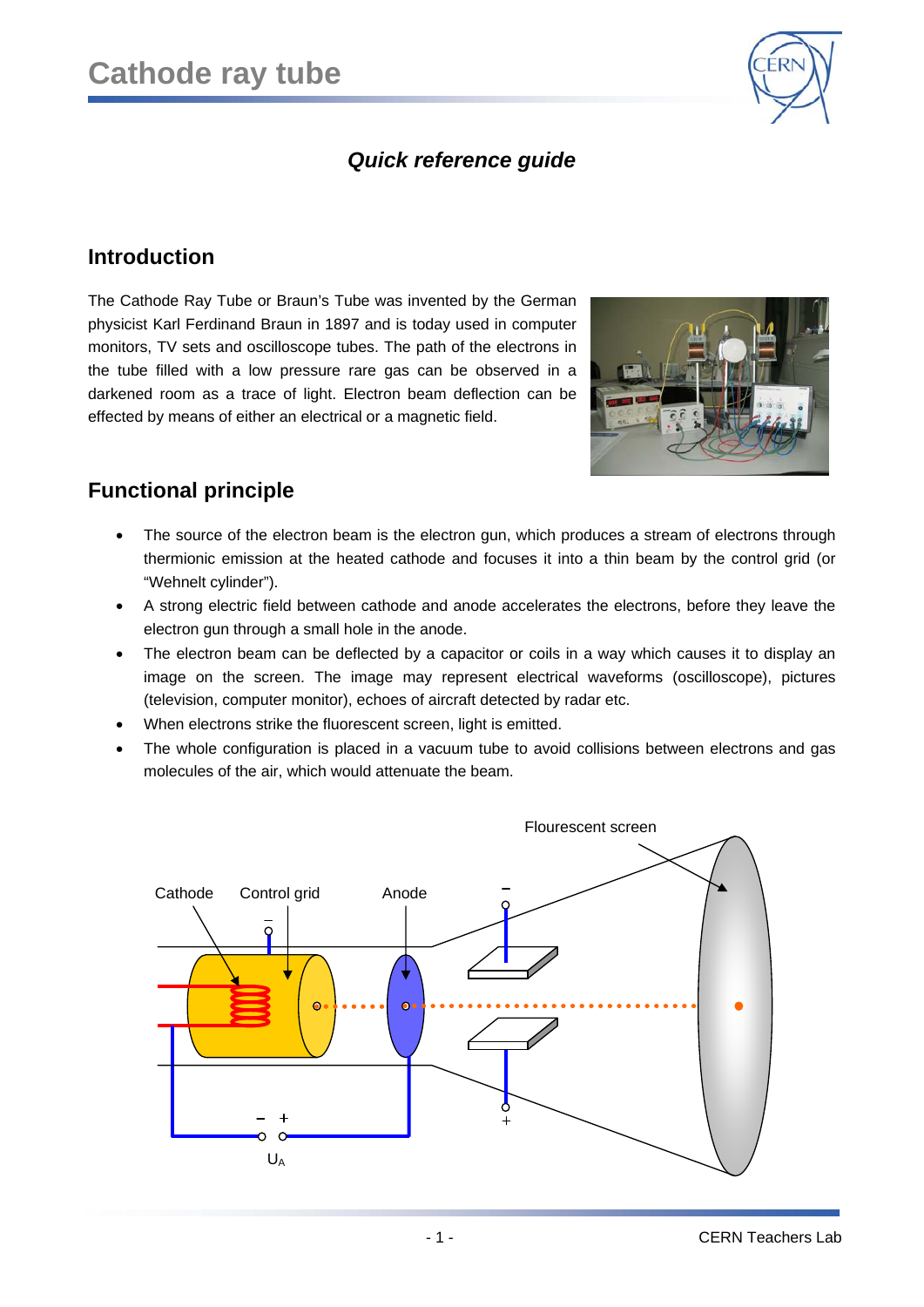# **Safety precautions**

- Don't touch cathode ray tube and cables during operation, voltages of 300 V are used in this experiment!
- Do not exert mechanical force on the tube, danger of implosions!

## **Experimental procedure**

- 1. Set the voltage of the auxiliary anode to 10 V using the first knob on the dc power supply
- 2. Set the voltage of the anode to about 30…50 V using the second knob on the dc power supply
- 3. Use the third knob to intensify the beam (200…300 V)
- 4. Modulate the voltage of the anode and the auxiliary anode to get a sharp beam (knob 1+2)
- 5. The cathode ray tube consists of a vacuum tube. Why?

The Braun's tube is a vacuum tube to avoid collisions between electrons and gas molecules of the air. Collisions would slow down and leak the electrons, without vacuum the image on the screen would be less bright.

Collisions between particles and gas molecules are undesired in particle accelerators as well. The leaked particle will be lost when it hits the metal of the beam pipe.

The solution is the same as in the cathode ray tube: the creation of a ultra high vacuum to

increase the mean free path (the average distance a particle can fly without hitting a gas molecule). There is 9000 m<sup>3</sup> of pumped volume in the LHC, like pumping down a cathedral. Instead of 10<sup>19</sup> molecules / cm<sup>3</sup> there are only 3 million molecules per cm<sup>3</sup> left.

- 6. Switch on the Braun's tube operation unit
- 7. Add a tension (-80V…+80V) to the deflection plates by adjusting the zero-point: the horizontal position of the light spot will change
- 8. Add a tension to the deflection plates by increasing the amplitude of the Braun's tube operation unit. The electron beam will wander from the left to right when writing the time base. We can also change the frequency of this tension.